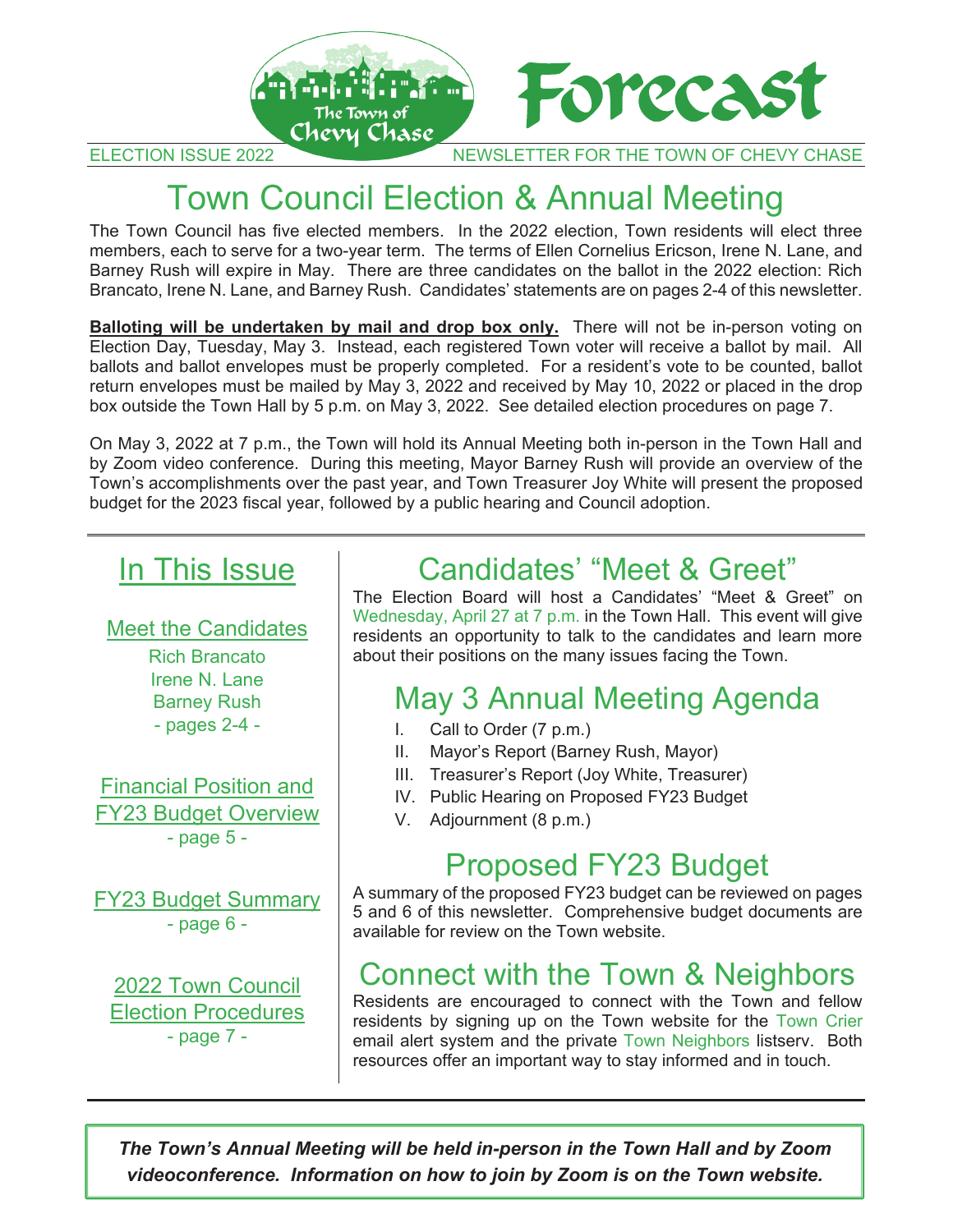# MEET THE CANDIDATES

### Rich Brancato, 4304 Leland Street

I am running for Town Council because I care about our neighborhood. My wife, Mary, and our dog, Winnie, live on Leland Street and enjoy walking all over our Town. I am a retired civil servant and was a program manager in the Departments of Energy and Transportation. Prior to my retirement I was a policy advisor on transportation and energy issues for the Governors of the Northeastern states. I am the current Chairperson of the Public Services Committee and was on all the Town's Purple Line Committees.

We need to address the impacts of Bethesda development, including the Farm Women's Market and the proposed green spaces, the Purple Line construction, and the new project on the former 4-H site. We can achieve good outcomes if we continue our Town tradition of civil and respectful discourse while encouraging stewardship of our environment and maintaining the Town's strong financial position.

I would listen carefully to residents, looking for solutions that are acceptable to the majority of residents, and achieving balanced and fair results. As a long-time resident, I am committed to making sure that the Town keeps its friendly, small-town character and remains a vibrant and safe neighborhood.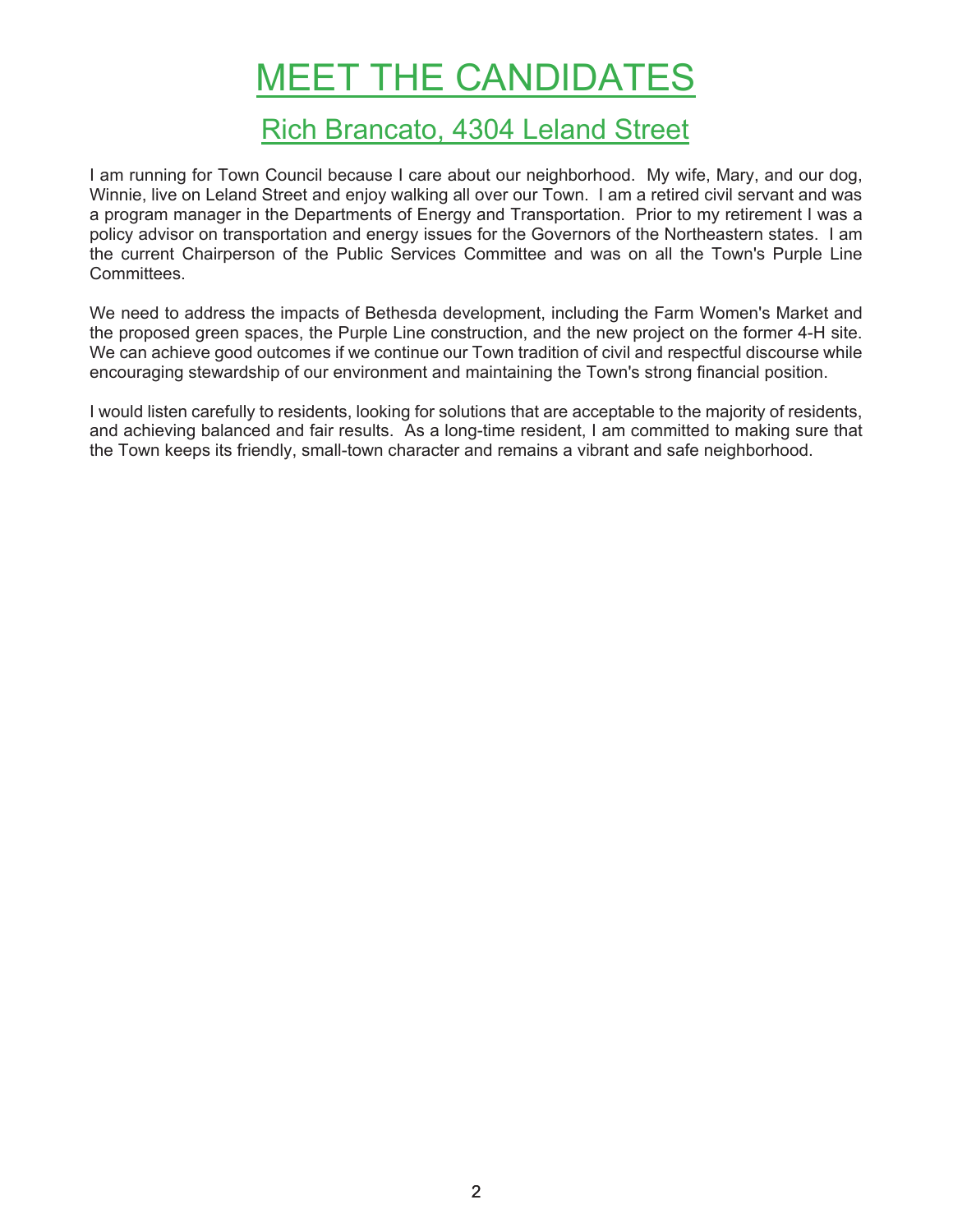# MEET THE CANDIDATES

## Irene N. Lane, 4106 Aspen Street

My name is Irene Lane and I ask for your support to be re-elected for a second term on the Town Council.

Over the last two years, I have been privileged to serve the Town, first as Community Liaison and now as Vice Mayor, with a dedicated team of staff and volunteers who have been generous with their time, skills, and energy as we tackle the complex issues facing our Town.

As a Town Council member, I have instituted resident listening sessions on key issues such as Thrive Montgomery 2050 and the Attainable Housing Strategies Initiative, designed online surveys on topics such as improving Zimmerman Park and the East-West Highway Crosswalk, advocated on behalf of residents to our County Councilmembers and County Staff regarding the Capital Crescent Trail Tunnel and the Farm Women's Market Parks Creation projects, and spearheaded the response of a coalition of residential communities across the county who aimed to increase the social, economic, and environmental benefits of Thrive Montgomery 2050.

In assessing the impacts on Town residents of policies or projects such as the Accessory Dwelling Unit Building Ordinance, ARPA Fund Distribution Requirements, or the Capital Crescent Surface Trail, my goals have been to learn the details, listen to your concerns, provide timely answers to questions, work to find solutions, and provide beneficial results to residents while keeping an eye toward the future.

While we have made big strides over the last two years, there is more work to be done and new challenges to deal with, including ensuring that the Galerie Living / Community Three Senior Living Community development on the former 4-H property is compatible with the Town and its goals, enhancing pedestrian safety when crossing East West Highway and Wisconsin Avenue, and securing County funding for parks as part of the project to redevelop the Farm Women's Market.

In addition to addressing these challenges, additional priorities for the next term include the following issues, which residents have discussed:

- Address traffic, parking, noise, and other public safety enforcement challenges,
- Improve the Town's website and communication methods,
- Keeping the Town green by supporting the Dennison Garden as well as *Town Talks* on topics such as canopy trees, indigenous plantings, and recycling,
- Provide meaningful opportunities for Town teens to participate in events and community service,
- Expand cross-collaboration amongst Town committees, and
- Promote community spirit

I am a problem solver who offers dedication, experience, and consistency. I ask for your support and your vote on Election Day, Tuesday May 3, for another term on the Town Council.

If you have any questions or would just like to chat about your priorities for the Town, please call me at 202.758.4584 or email me at greenloons@me.com.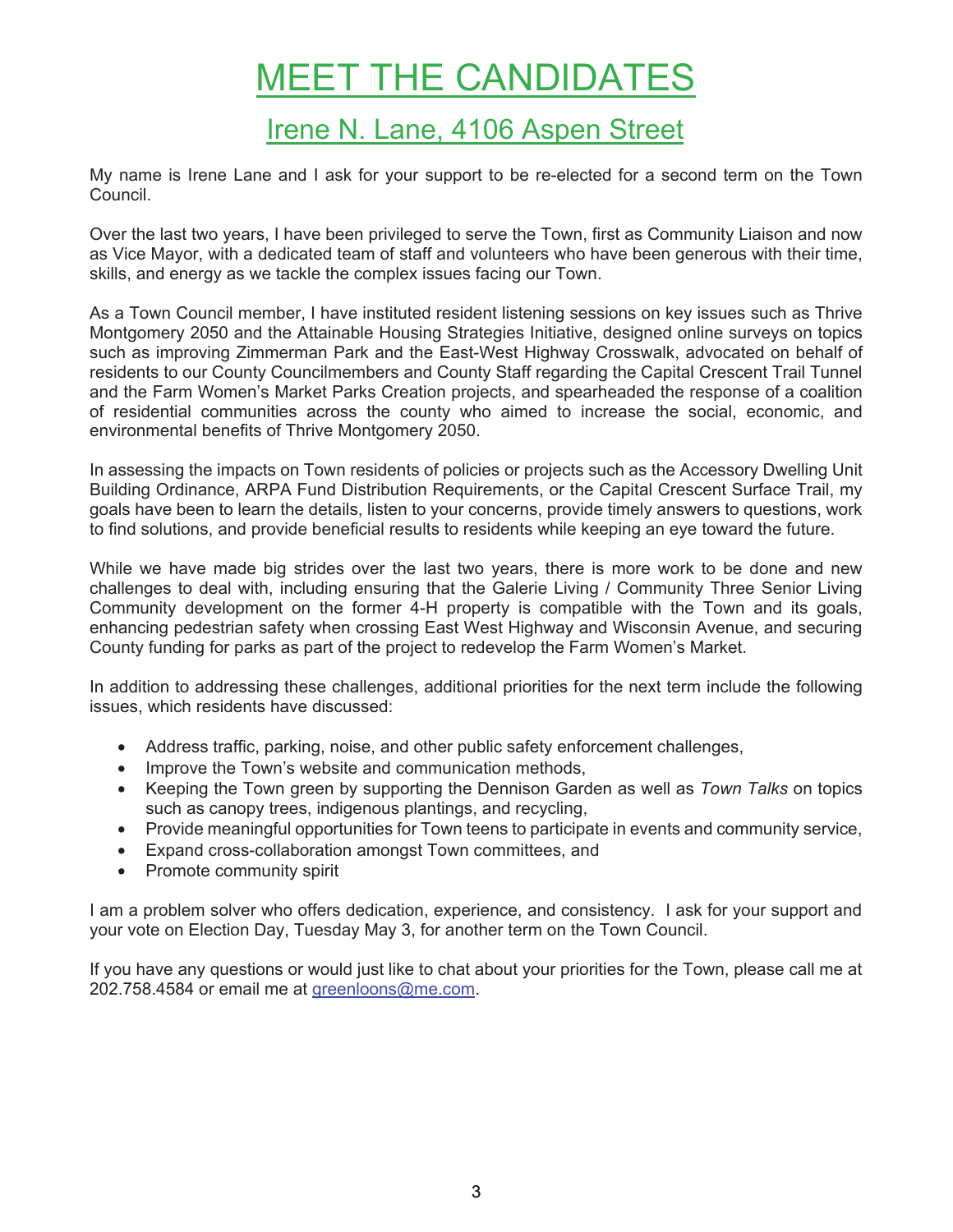# MEET THE CANDIDATES

## Barney Rush, 6917 Maple Avenue

I have had the honor of serving on the Town Council for six years. Over this period, I have been Treasurer twice, Vice Mayor once, and your Mayor for three years, including the Council year ending next month. I now ask for your support to serve another two-year term on the Council.

I have endeavored to serve conscientiously, thinking carefully about the opportunities and challenges we face, engaging with and listening to residents, and seeking constructive ideas and answers from my colleagues and residents alike.

I have also committed the time that I believe is needed to do this job. I have studied the details of our budget; become familiar with our land use regulations; reviewed the traffic study and ongoing concerns regarding safety; and considered numerous variance requests. I also have engaged seriously -- with residents and with government officials of many levels -- on the vital projects that affect our Town: new parks near the Farm Women's Market, redevelopment of Zimmerman Park, construction of the Purple Line, and the proposed development of a senior living center on the former 4-H property.

In all this work, it is of paramount importance to me that my colleagues on the Council and I maintain the tone of discourse that we've nurtured over the past years: engagement, listening, responsiveness, respect, and civility. Arriving at good decisions requires time to deliberate, open discussion and extensive communications with residents, and a continued focus on what we see as the best interests of the Town. And I have learned that a decision that arises from all five of us, thinking collaboratively, is better than a view held by any one of us individually. We are best when working together.

Looking ahead, I believe that we are close to realizing the vision we first shared six years ago -- creating two new urban parks near the Farm Women's Market adjacent to our Town. We should be proud of the leadership role the Town has undertaken to contribute \$4 million to this project, and I am optimistic that financial support is coming together from the developer, the State, and the County to complete a viable financial plan. Many important matters remain to be worked out, and the Town needs to continue its prominent role to ensure delivery of high-quality parks to our residents and the Bethesda region.

Many other matters will require time over the next two years: ensuring that the proposed senior living project is compatible with the Town and attractive to our residents; undertaking the permitting and construction of the improvements at Zimmerman Park; and paying close attention to the Purple Line as work re-commences. It also is likely that we will need to address County instigated proposals to change our single-family residential zoning.

I'm not sure how much door to door campaigning I will be able to do, but please e-mail me at barneyrush@outlook.com with any questions or comments you may have. I would also be pleased to come to homes and meet many neighbors at one time. I look forward to hearing from you.

It has been an honor to serve our Town. I hope I will earn your support to continue working on your behalf.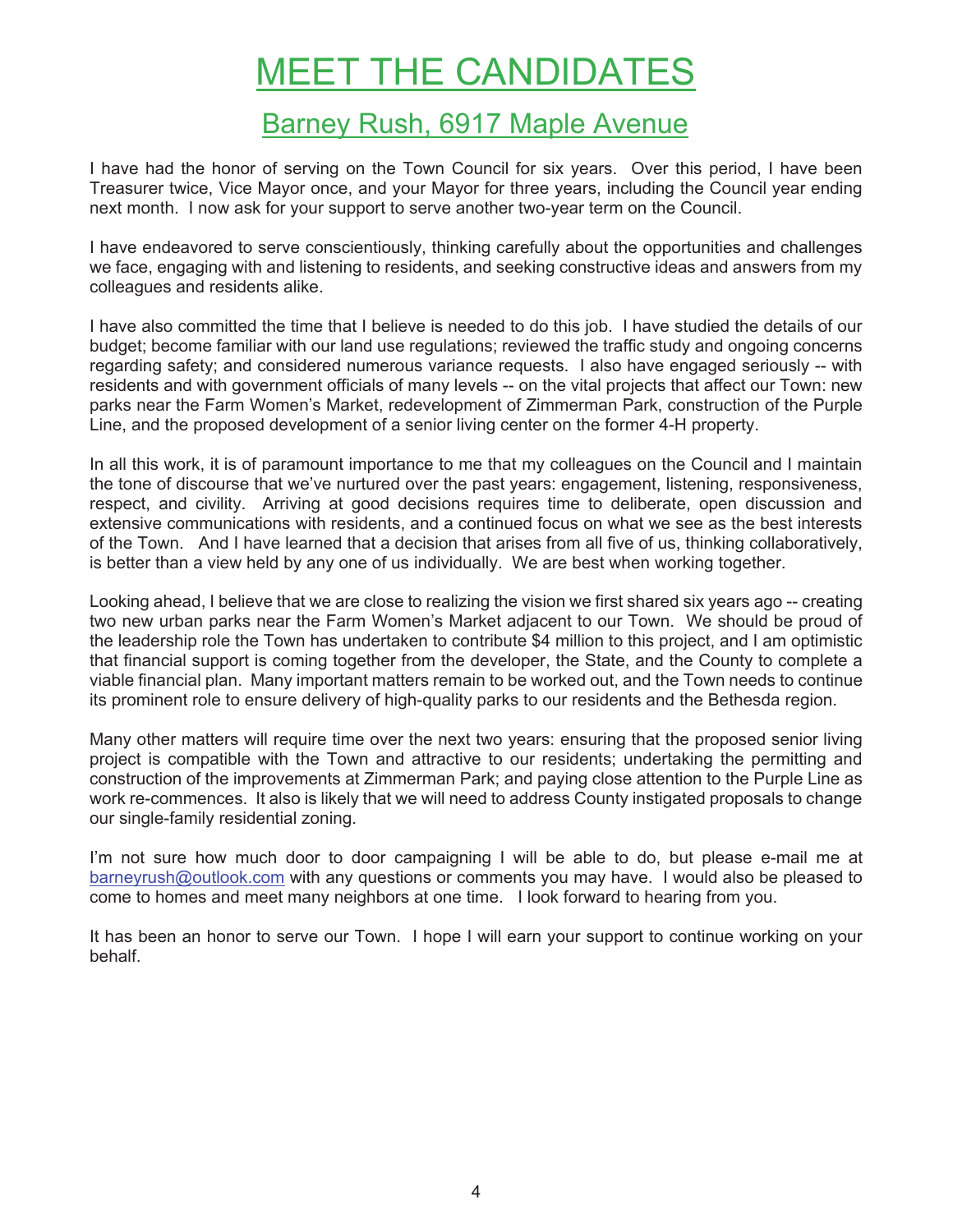## FY23 Budget Public Hearing and Adoption

At the May 3 Annual Meeting, to be held in-person in the Town Hall and by Zoom videoconference, the Town Council will conduct a public hearing on and adopt the proposed \$3.8 million combined operating and capital budgets as well as the proposed real estate tax rate of \$0.0097 per \$100 of assessed value. If you are unable to participate, you may submit comments to townoffice@townofchevychase.org.

## Financial Position

The Town continues to enjoy sound financial health. We expect to realize a budget surplus of over \$1.9 million in the current fiscal year due primarily to a larger than anticipated state distribution of local income tax revenue and to a delay in the expenditure of funds for improvements to Zimmerman Park. Offsetting this surplus is the Town Council's commitment in the current fiscal year to contribute \$4 million to the Farm Women's Market parks creation project. As a result, the Town's net general fund balance is projected to decline from approximately \$10.8 million on June 30, 2021 to approximately \$8.8 million on June 30, 2022.

Looking ahead to FY23, we have assumed income tax revenues will be approximately \$800,000 less than estimated for FY22 due to adjusting for anomalous distributions in the current fiscal year. In addition, the Town continues to owe \$714,589 to the state due to the 2015 U.S. Supreme Court decision that requires a state to provide a local income tax credit to those residents who pay taxes to another state (the "Wynne" decision). The quarterly repayments, which began in May 2021 and will continue over 20 years, amount to \$38,111 per year. Despite the anticipated reduction in income tax revenue and the Wynne repayment, we expect to realize a budget surplus of \$45,900 in FY23 In addition, the Town's balance of restricted American Rescue Plan Act funds is expected to increase from \$1.2 million in FY22 to \$2.3 million in FY23.

The Town's capital expenditures have now normalized after fluctuating at relatively high levels due to the substantial costs for infrastructure improvements between FY15 and FY20. Now that the utility upgrades are substantially complete, capital expenditures for streets and sidewalks have declined materially.

## FY23 Budget Overview

#### General Revenue

- Total operating revenue is budgeted at \$3.8 million, of which **\$3.2 million** is **projected income tax revenue**, \$235,000 is County tax duplication reimbursement, and \$128,500 is real property tax revenue.
- The Town Council proposes a **real property tax rate of \$0.0097** per \$100 of assessed value. This reflects the constant yield tax rate and is equal to \$97 for each \$1 million in a home's assessed value.

#### Operating Expenditures

- Total operating expenditures are budgeted at \$3.4 million, compared to \$3.1 million in the current fiscal year.
- The FY23 budget includes funds to continue the Town's **high-quality programs and services**. The Council proposes to maintain funding for expanded **off-duty police** coverage for traffic enforcement; sidewalk **snow removal**; and **professional services** to address major issues facing the Town. The Town Council also proposes to increase funding for **private tree planting and maintenance programs** due to increased demand and to restore funding for Town **special events** to pre-pandemic levels.

#### Capital Expenditures

- Total **capital expenditures are budgeted at \$357,500**, compared to \$552,500 for the current fiscal year due primarily to a reduction in anticipated costs for improvements to Zimmerman Park.
- The budget includes funds for **new street trees** and **maintenance of street and sidewalks**. It also includes funds to **improve to Zimmerman Park**; however, this amount is substantially offset by a state grant, resulting in a **net cost to the Town of \$112,500**.

#### General Fund Balance

• The budget projects a **general fund balance of \$12.8 million and a net general fund balance of \$8.8 million** at the end of FY23. The net balance reflects the Council's commitment of \$4 million to the Farm Women's Market parks creation project in FY22.

#### Restricted Funds

• The budget anticipates **receipt of the second half (\$1.2 million) of American Rescue Plan Act funds** and **obligation of all remaining grant monies (\$2.3 million) in FY23**. It also funds additional cablerelated capital improvements.

*Comprehensive budget documents are available for review on the Town website.*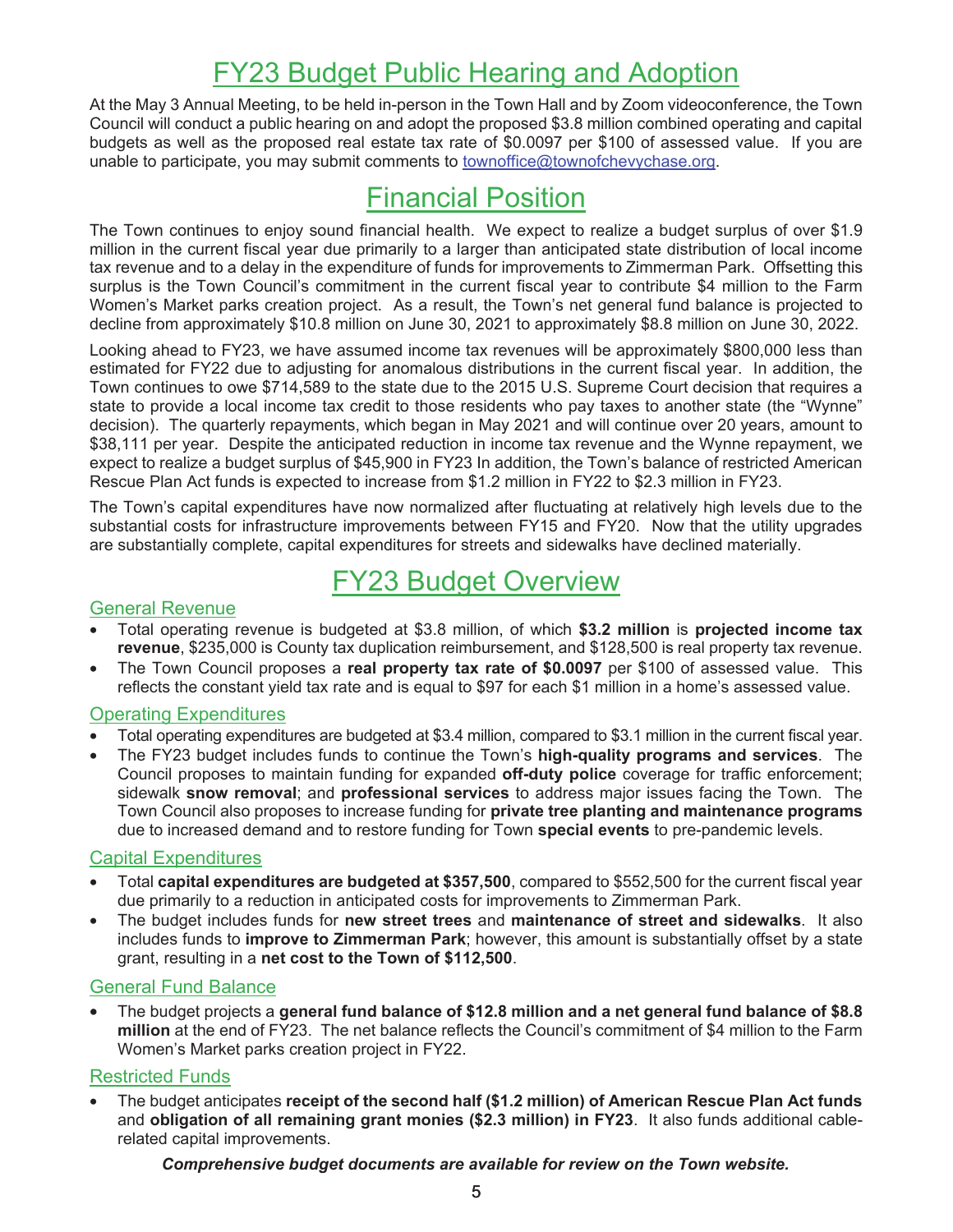### **FY23 Proposed Budget**

| <b>Budget Summary</b>                                                                | <b>FY21</b>                                | <b>FY22</b>   | <b>FY22</b>        | <b>FY23</b>   |
|--------------------------------------------------------------------------------------|--------------------------------------------|---------------|--------------------|---------------|
|                                                                                      | <b>Actual</b>                              | <b>Budget</b> | <b>Est. Actual</b> | <b>Budget</b> |
| <b>GENERAL REVENUE</b>                                                               |                                            |               |                    |               |
| <b>Taxes</b>                                                                         |                                            |               |                    |               |
| <b>Income Taxes</b>                                                                  | 3,374,423                                  | 2,700,000     | 3,923,000          | 3,182,000     |
| Real Property Tax (\$0.0097/\$100 for FY23)                                          | 126,595                                    | 124,500       | 127,500            | 128,500       |
| <b>Highway User Revenue</b>                                                          | 120,186                                    | 113,000       | 122,250            | 127,000       |
| Utility Property Tax (\$0.66/\$100 for FY23) <sup>1</sup><br><b>Subtotal - Taxes</b> | 28,923                                     | 31,000        | 31,000             | 31,000        |
|                                                                                      | 3,650,127                                  | 2,968,500     | 4,203,750          | 3,468,500     |
| <b>Reimbursements and Bank Shares</b>                                                | 132,179                                    | 170,500       | 265,500            | 235,500       |
| <b>Permit Fees and Cable TV Revenue</b>                                              | 58.714                                     | 62,000        | 62,000             | 62,000        |
| <b>Other Revenue</b>                                                                 | 81,480                                     | 79,000        | 76.500             | 80,000        |
| <b>TOTAL GENERAL REVENUE</b>                                                         | 3,922,500                                  | 3,280,000     | 4,607,750          | 3,846,000     |
| <b>OPERATING EXPENDITURES</b>                                                        |                                            |               |                    |               |
| <b>General Government</b>                                                            |                                            |               |                    |               |
| Salaries & Benefits                                                                  | 644,757                                    | 692,000       | 605,000            | 796,000       |
| <b>Professional Services</b>                                                         | 249,316                                    | 647,000       | 412,500            | 563,000       |
| <b>Civic Affairs &amp; Community Programs</b>                                        | 104,927                                    | 165,000       | 105,500            | 146,000       |
| Other Services & Supplies                                                            | 112,337                                    | 138,600       | 136,600            | 142,100       |
| <b>Subtotal - General Government</b>                                                 | 1,111,337                                  | 1,642,600     | 1,259,600          | 1,647,100     |
| <b>Public Works</b>                                                                  |                                            |               |                    |               |
| Sanitation and Waste Removal                                                         | 434,358                                    | 439,500       | 434,500            | 788,500       |
| <b>Streets and Roads</b>                                                             | 193,450                                    | 217,500       | 172,500            | 220,000       |
| Parks, Grounds and Trees                                                             | 288,362                                    | 375,000       | 295,000            | 368,000       |
| <b>Subtotal - Public Works</b>                                                       | 916,170                                    | 1,032,000     | 902,000            | 1,376,500     |
| <b>Public Safety (Police)</b>                                                        | 379,068                                    | 424,500       | 418,000            | 419,000       |
| <b>TOTAL OPERATING EXPENDITURES</b>                                                  | 2,406,575                                  | 3,099,100     | 2,579,600          | 3,442,600     |
| <b>CAPITAL EXPENDITURES</b>                                                          |                                            |               |                    |               |
| <b>Streets and Sidewalks</b>                                                         |                                            |               |                    |               |
| Asphalt and Concrete (Net of Reimbursements)                                         | 176,131                                    | 100,000       | 24.720             | 150,000       |
| <b>Street Lights</b>                                                                 | 0                                          | 5,000         | 0                  | 5,000         |
| <b>Street Signage</b>                                                                | $\Omega$                                   | 15,000        | 11,000             | 10,000        |
| <b>Subtotal - Streets and Sidewalks</b>                                              | 176,131                                    | 120,000       | 35,720             | 165,000       |
| <b>Parks, Grounds and Trees</b>                                                      |                                            |               |                    |               |
| Park Improvements (Net of Reimbursements)                                            | 13,500                                     | 412,500       | 10,000             | 112,500       |
| New Trees/Reforestation                                                              | 21,945                                     | 15,000        | 22.000             | 25.000        |
| Subtotal - Parks, Grounds and Trees                                                  | 35,445                                     | 427,500       | 32,000             | 137,500       |
|                                                                                      |                                            |               |                    |               |
| <b>Facilities and Equipment</b><br>Town Office Improvements                          | 0                                          | $\mathsf 0$   | 0                  | 50,000        |
| Information Technology                                                               | 1,345                                      | 5,000         | 5,000              | 5,000         |
| Vehicles                                                                             | 21,965                                     | 0             | 0                  | 0             |
| <b>Subtotal - Facilities and Equipment</b>                                           | 23,310                                     | 5,000         | 5,000              | 55,000        |
| <b>TOTAL CAPITAL EXPENDITURES</b>                                                    | 234,886                                    | 552,500       | 72,720             | 357,500       |
| TOTAL OPERATING & CAPITAL EXPENDITURES                                               | 2,641,461                                  | 3,651,600     | 2,652,320          | 3,800,100     |
| <b>SURPLUS/(DEFICIT)</b>                                                             | 1,281,039                                  | (371, 600)    | 1,955,430          | 45,900        |
| <b>GENERAL FUND BALANCE</b>                                                          | 10,798,449                                 | 10,426,849    | 12,753,879         | 12,799,779    |
| <b>RESERVED FOR FWM PARKS PROJECT<sup>2</sup></b>                                    | $\mathbf{0}$                               | $\mathbf{0}$  | (4,000,000)        | $\bf{0}$      |
| <b>NET GENERAL FUND BALANCE</b>                                                      | 10,798,449                                 | 10,426,849    | 8,753,879          | 8,799,779     |
|                                                                                      | <b>FY23 Contingent Reserve<sup>3</sup></b> |               |                    |               |
|                                                                                      |                                            |               | 1,538,400          |               |

<sup>1</sup> this tax is paid by utility companies, not by Town residents.<br><sup>2</sup> In FY22, the Town Council committed \$4 million to the Farm Women's Market parks creation project.<br><sup>3</sup> this figure represents 40 percent of the Town's an

|                                               |  | FY22 Est. | <b>FY23</b>   |
|-----------------------------------------------|--|-----------|---------------|
| <b>AMERICAN RESCUE PLAN ACT FUNDS</b>         |  | Actual    | <b>Budget</b> |
| Revenue                                       |  | 1.214.954 | 1.214.954     |
| <b>Estimated Expenditures and Obligations</b> |  | (125.000) | (2.304.908)   |
| <b>Balance</b>                                |  | 1.089.954 |               |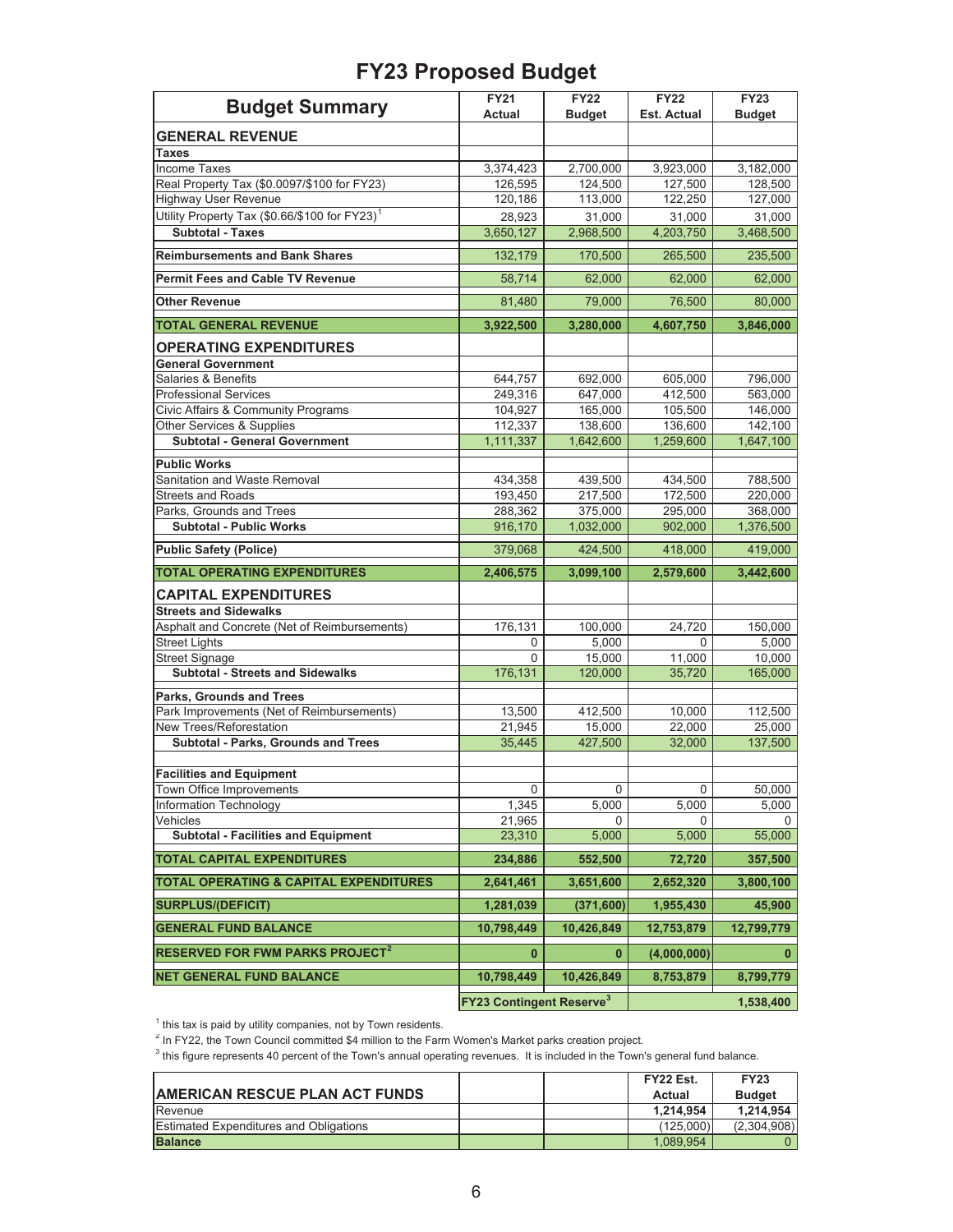# 2022 TOWN COUNCIL ELECTION

#### *Voting will be undertaken by mail and drop box only. There will not be in-person voting.*

The Town Council has five elected members. Town residents will select three candidates in the 2022 election, each to serve on the Council for a 2-year term. The terms of Ellen Cornelius Ericson, Irene N. Lane, and Barney Rush expire in May. There are three candidates on the ballot in the 2022 election: Rich Brancato, Irene N. Lane, and Barney Rush.

#### Write-In Candidates

• A Town resident seeking election to the Council as a write-in candidate shall submit a certificate of candidacy and a financial disclosure statement to the Town office by 5 p.m. on April 26, 2022. These documents are available on the Town website. The Town will notify residents of the names of any qualified write-in candidates after 5 p.m. on April 26. There will be appropriate blanks on the ballot for the purpose of adding write-in candidates.

#### Voter Registration & Eligibility

- To be eligible to vote, residents who are U.S. citizens must be at least 16 years of age; have resided in the Town for at least 30 days immediately preceding the election; and be a registered voter of the State of Maryland in Montgomery County. (Prospective voters who are at least 16 years old may register to vote with the state although they may not vote in state or federal elections until age 18.) If you have recently moved to the Town or are uncertain whether your name is on the list of registered, qualified voters, you may visit the Maryland State Board of Elections website at https://voterservices.elections.maryland.gov/VoterSearch or call the Montgomery County Election Board at 240-777-VOTE.
- Residents who are not U.S. citizens must be legally authorized to reside in the U.S.; be at least 16 years of age; have resided in the Town for at least 30 days immediately preceding the election; and be registered to vote with the Town. Any non-U.S. citizen resident who wishes to vote in the election must submit a completed registration form to the Town by 5 p.m. on April 26, 2022. The registration form is available on the Town website.

#### Voting Procedures

- Approximately 2 weeks prior to the election, the Town will mail a ballot, a ballot envelope, and a stamped return envelope to each registered Town voter.
- Return envelopes must be mailed no later than Election Day, May 3, 2022 and received no later than May 10, 2022, or placed in the drop box outside the Town Hall no later than 5 p.m. on May 3, 2022, in order for the enclosed ballots to be counted.
- Ballots enclosed in an incomplete, illegible, or unsigned ballot envelope, or in a return envelope whose control number does not correspond to the control number issued to that voter, shall not be counted. The Town will not accept copies of ballots or envelopes.
- If a voter desires their ballot to be mailed to an address that is different than the address in the precinct register, the voter should email townoffice@townofchevychase.org to inform the Town of the address to which the ballot should be mailed. In order to allow sufficient time for a replacement ballot to be issued and voted, any such request shall be made no later than 5 p.m. on April 26, 2022. Upon receipt of such request, any previously issued balloting material for that voter will be voided.
- In the event an issued ballot is lost or missing, a voter may email townoffice@townofchevychase.org to request a new ballot. In order to allow sufficient time for a replacement ballot to be issued and voted, any such request shall be made no later than 5 p.m. on April 26, 2022. Upon receipt of such request, any previously issued balloting material for that voter will be voided.
- If a resident did not receive a ballot because the resident's name did not appear on the precinct register, the resident may email townoffice@townofchevychase.org to request a provisional ballot. In order to allow sufficient time for a provisional ballot to be issued and voted, any such request shall be made no later than 5 p.m. on April 26, 2022. In order for the provisional ballot to be counted, the voter's registration must be reflected on the precinct register no later than May 3, 2022.
- Election results will be announced after 5 p.m. on May 10, 2022.

#### *The complete plan for the Town's 2022 election is available on the Town website.*